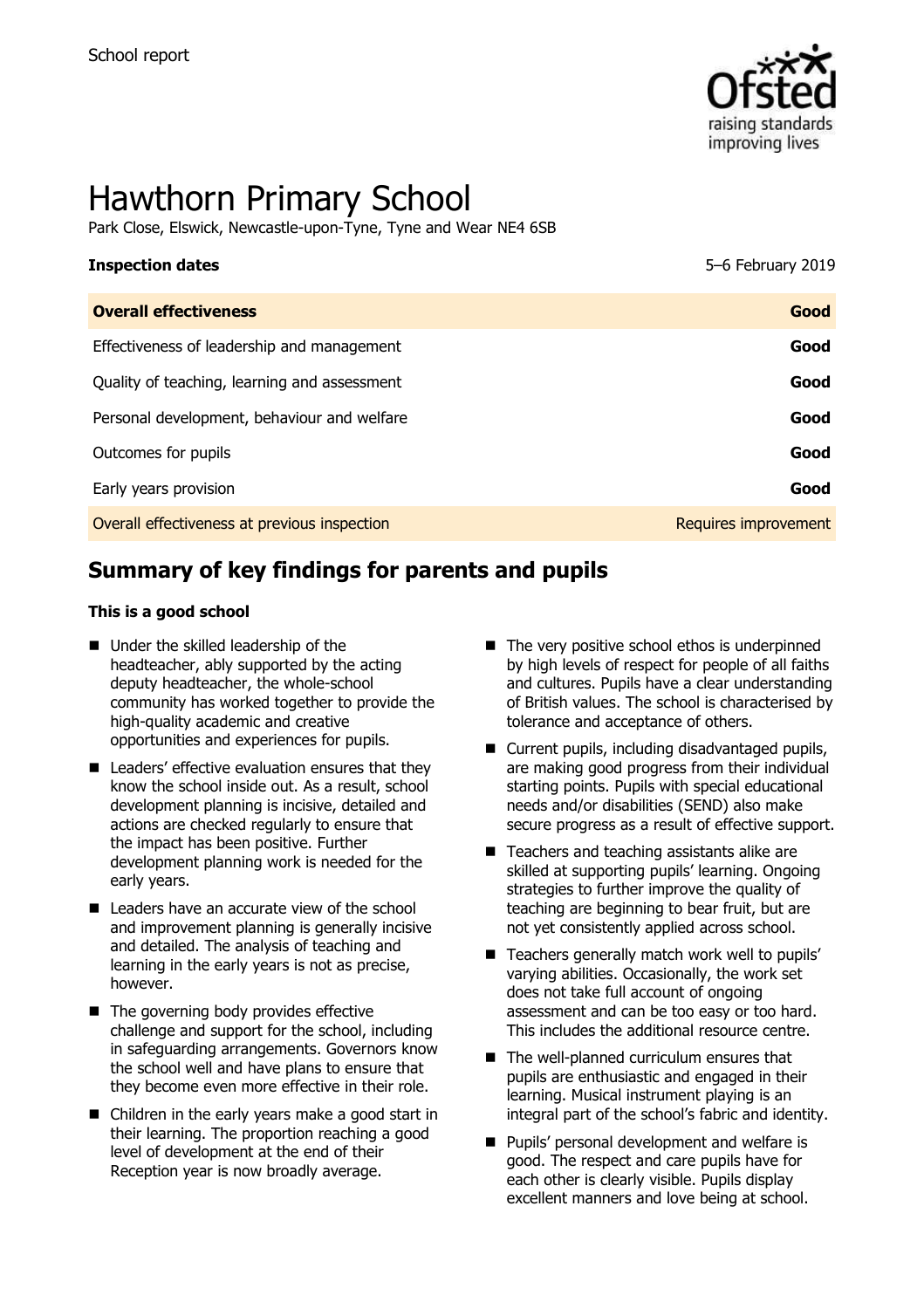

# **Full report**

#### **What does the school need to do to improve further?**

- Improve the quality and consistency of teaching by:
	- ensuring that work set for pupils of all abilities is consistently well matched to their needs including in the additional resource centre
	- checking that actions designed to further improve teaching are implemented consistently in every class.
- Improve the quality of leadership and management by:
	- ensuring that current assessment systems provide leaders with accurate information on the progress made by individuals and groups of pupils in their learning in some year groups and in the additional resource centre to address any gaps in knowledge and to plan next steps in learning
	- ensuring that there is a precise overview of strengths and areas for development in the early years, to inform more effective future improvement planning
	- ensuring that pupils' rates of attendance continue to improve.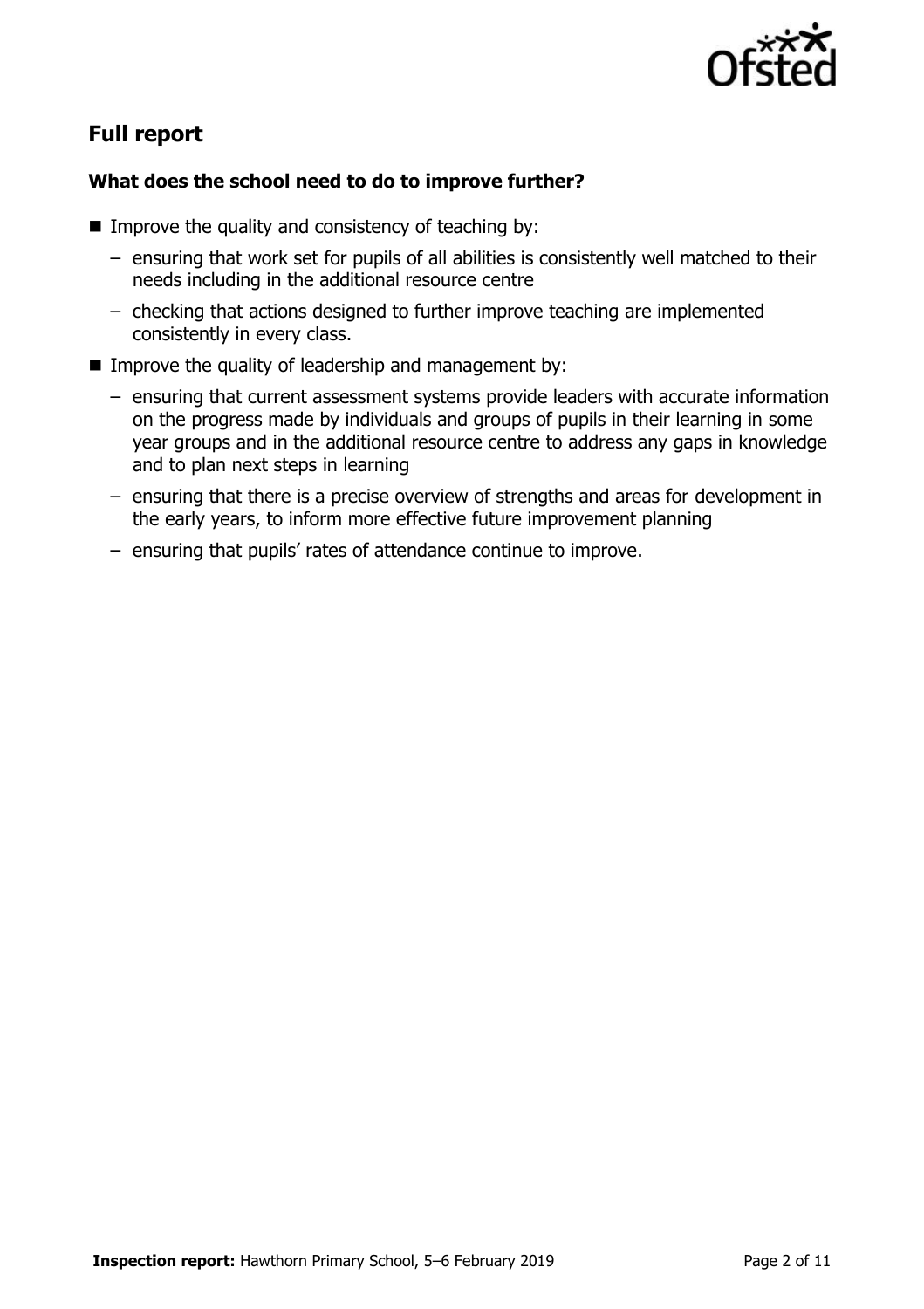

# **Inspection judgements**

#### **Effectiveness of leadership and management Good**

- The skilled and dedicated headteacher has been unwavering in her ambition to eradicate all aspects of underperformance. She and the new acting deputy headteacher have worked diligently in a short period of time to ensure a good and improving standard of education for pupils in this school. The whole-school ethos is one which strives to provide an environment in which pupils can thrive.
- Leaders, teachers, teaching assistants, governors and the whole-school community share the same ambition to improve all aspects of school life, so that pupils excel both academically, culturally and creatively. The potential disruption caused by a number of staff absences has been deftly managed so that any negative effect on pupils' learning has been minimised.
- The school development plan is incisive and detailed. It is rooted in accurate selfevaluation because leaders know the school inside out. Priorities, based on astute selfevaluation of the school's strengths and weaknesses, are clear and measurable. This precise information now allows the knowledgeable governing body to hold senior leaders to account for the effectiveness of planned actions. Further work is required to ensure that a development plan of similar quality is written for early years.
- Systems to evaluate the quality of teaching are consistent and methodical. Leaders have worked assiduously to improve the quality of teaching, which has not been consistently good over time. Recent improvement measures are now becoming more embedded, though their full impact is not yet fully evident.
- Assessment information in English and mathematics is analysed termly to check pupils are on track to reach their end of year targets. Any pupils at risk of falling behind are supported appropriately to enable them to catch up. Currently, leaders do not routinely check the progress that individual pupils or groups of pupils make in their learning in subjects other than mathematics and English.
- The school's curriculum is rich and balanced. Leaders review it regularly to ensure that it meets pupils' needs and interests. They have skilfully ensured that a whole-class shared text is linked to a topic whenever possible. A range of after-school clubs, such as sewing, choir, jigsaw club, board games, science, the family activity club and the school band, help to enhance pupils' learning experiences.
- Significant and purposeful support from senior leaders has allowed subject leaders to ensure that subject-specific skills are planned progressively across the year. Leaders are fully involved in monitoring their subjects through scrutiny of teachers' planning and learning observations.
- A significant amount of time is invested in the 'In Harmony' music project in partnership with the Sage, Gateshead. Every pupil is given the opportunity to learn to play a musical instrument and perform publicly, with pupils in key stage 2 playing woodwind, brass or strings. Pupils are clearly proud of their achievements, developing skills of teamwork, resilience and responding to personal challenge.
- Leaders manage pupil premium spending effectively to provide targeted support for all disadvantaged pupils. Leaders and teachers have identified possible external barriers to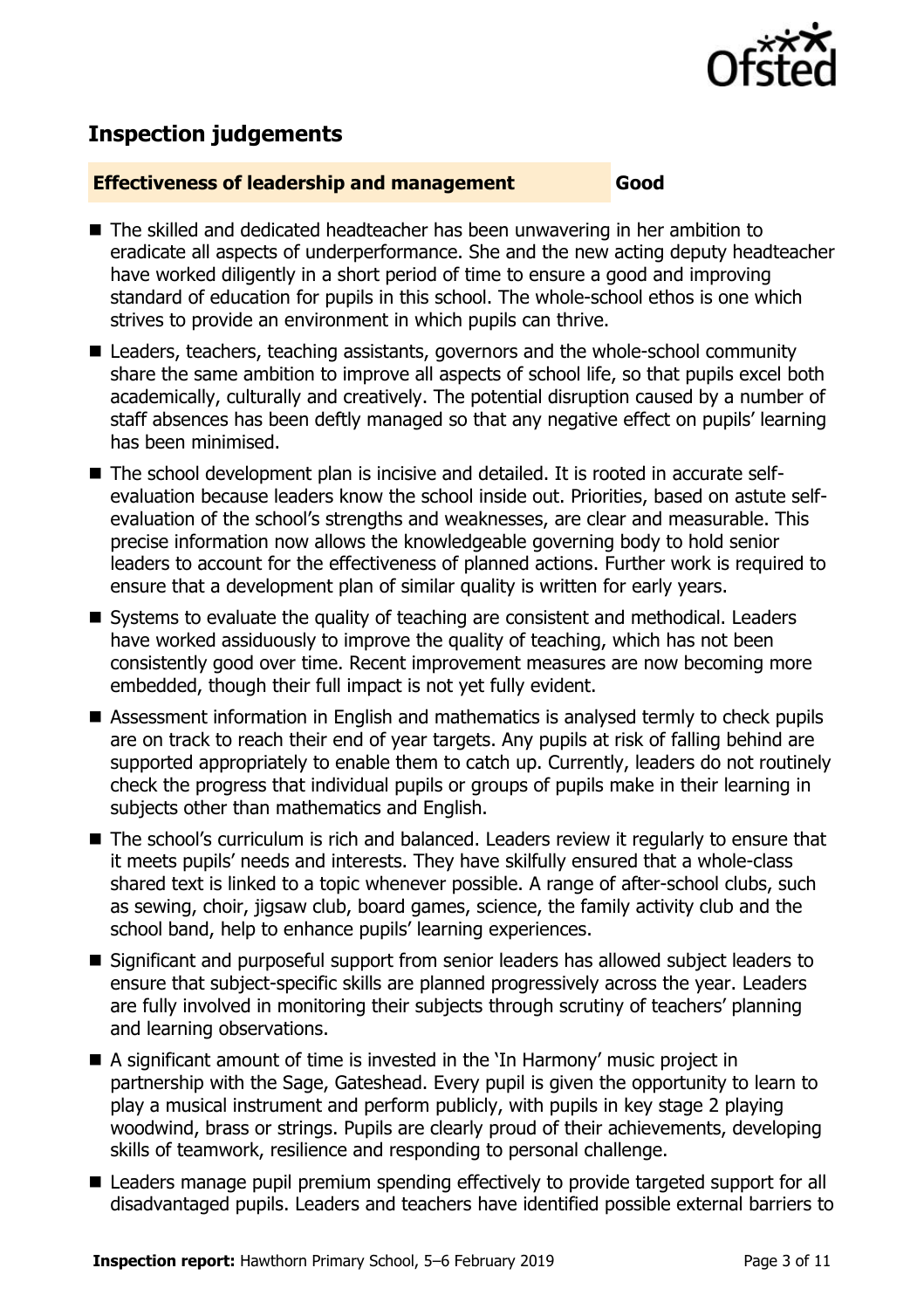

learning for this group. Regular reviews of pupils' progress provide an in-depth analysis of any pupils at risk of falling behind. As a result, all pupils, including the disadvantaged pupils in school, achieve well.

- Effective leadership has resulted in good-quality provision for the pupils with SEND in Reception to Year 6. Their needs are identified early by class teachers and their good progress, sometimes in small steps, is tracked accurately. The school supports these pupils well and relationships in school between pupils and adults are supportive.
- **Provision for pupils in the additional resource centre is not yet as strong as the rest of** the school. On many occasions, academic work for these pupils is not well matched to their ability.
- The school's use of the primary school physical education and sport funding has had a positive effect on pupils' health and well-being. An effective and purposeful relationship with Newcastle Physical Education and Schools Sport Service has been established. Active games over lunchtime are provided by a play leader. The skills and confidence of teachers has risen as a result of Newcastle United staff's delivery of sports skills and 'Match Fit' programmes.

#### **Governance of the school**

- Following an external review, the school benefits from a skilled, dedicated and proactive governing body. Significant strength lies in current governors' expertise through their professional backgrounds. Following training, an action plan is in place to ensure that the governing body becomes even more effective in fulfilling its role.
- Governors make it their business to know about the work of the school. They are individually linked to year groups and different areas of the curriculum. Governors have an accurate view of the school's strengths and weaknesses and are able to articulate current priorities. They have not been afraid to tackle weaknesses in the quality of teaching. A secure committee system covering a range of key functions generates detailed discussion, challenge and support for school leaders.
- Governors are rightly proud of the school's efforts to ensure the all-round development of pupils, especially in the creative arts. Increasingly positive relationships with the parents have resulted in a community and family ethos in school, using music as a platform for closer ties. Governors speak knowledgeably about the school's submission to 'Artsmark' as a way of developing pupils' literacy skills through art. They are also rightly proud of the consistently good standards of behaviour seen in school.

#### **Safeguarding**

- The arrangements for safeguarding are effective. All documentation is detailed, informative and fit for purpose. Policies, procedures and records are of good quality, up to date and maintained well. Risk assessments are appropriate and help the school to keep pupils safe. Analysis of the reasons for an increasing number of fixed-term exclusions, almost wholly from the additional resource centre, is yet to be completed.
- Staff and governors are fully trained in all aspects of child protection and safeguarding. Staff are quick to identify, report and record any concerns, no matter how small. The designated safeguarding leaders follow through all concerns promptly and effectively.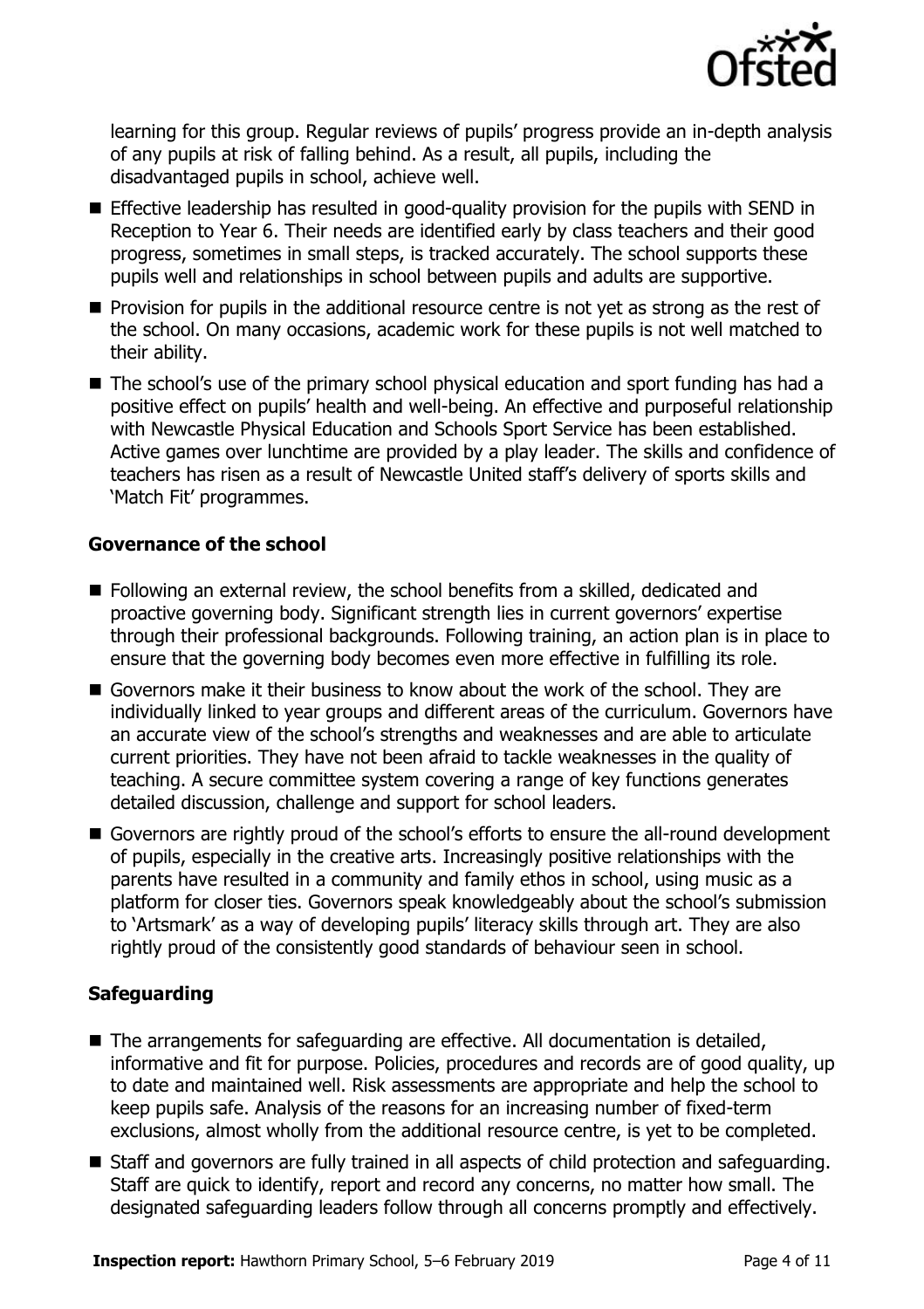

The designated safeguarding governor is fully involved in all aspects of keeping pupils safe and is knowledgeable in this area.

 $\blacksquare$  The culture of keeping pupils safe and putting them at the heart of the inclusive, friendly school community is evident. School staff are adept at developing strong family and community links. Pupils learn about the different sorts of bullying and are knowledgeable about racism: they speak confidently about respecting everyone. Every class undertook work on being safe online during 'safer internet day'. They also know about safety in the environment, including when crossing roads and 'stranger danger'.

#### **Quality of teaching, learning and assessment Good**

- Leaders have been resolute in their work to continually improve the quality of teaching. This has been underpinned by improving staff morale and developing a buoyant sense of teamwork. In the three terms since the headteacher took up post, there have been significant improvements in teaching, especially in the teaching of reading.
- Work is continuing to develop a consistency of approach from all teachers in many aspects of classroom practice, such as feedback from teachers to pupils on how to improve their work. Some variation in the quality of teaching remains and there are a number of teachers new to school this year. Occasionally, when work is not well matched to pupils' abilities it is too easy or too hard. This is too often the case in the additional resource centre. Agreed strategies to improve teaching are now becoming embedded.
- **E** Lessons are usually lively and interesting, capturing pupils' imagination. For example, pupils in Year 3 were engrossed in writing their own information booklet about Egyptian gods, using an iPad. One pupil used internet research to tell the lead inspector about the wise god Thoth, the god of the moon and magic.
- Teachers use their good subject knowledge to structure learning effectively. This was seen in the Year 2 class, where most pupils were able to write questions based on an information text. Using neat, joined handwriting and excellent presentation skills, pupils wrote a number of questions about the life cycle of a butterfly, how chocolate is made or flying in a hot-air balloon.
- Teachers have high expectations of pupils' behaviour and little learning time is lost. Pupils' generally very positive attitudes in lessons support their learning well. They benefit from informative and exciting displays around the school and in classrooms. Aide-memoires display key information for current learning in mathematics, reading and writing, and children's work is celebrated in eye-catching ways.
- $\blacksquare$  In mathematics, staff teach and consolidate the basic skills of number and mental calculation frequently, applying them to other aspects of the mathematics curriculum. This was evident in Year 6, where pupils could correctly express missing numbers algebraically. The classroom was a hubbub of purposeful and productive activity and endeavour as they solved the problems. Pupils demonstrate skilful reasoning to explain their thinking, for example when comparing and contrasting number sequences.
- As a result of a newly introduced system to ensure the systematic teaching of phonics, children are making a faster start in their early reading skills. The proportion who met the expected standard have lagged below average over time. Adults are now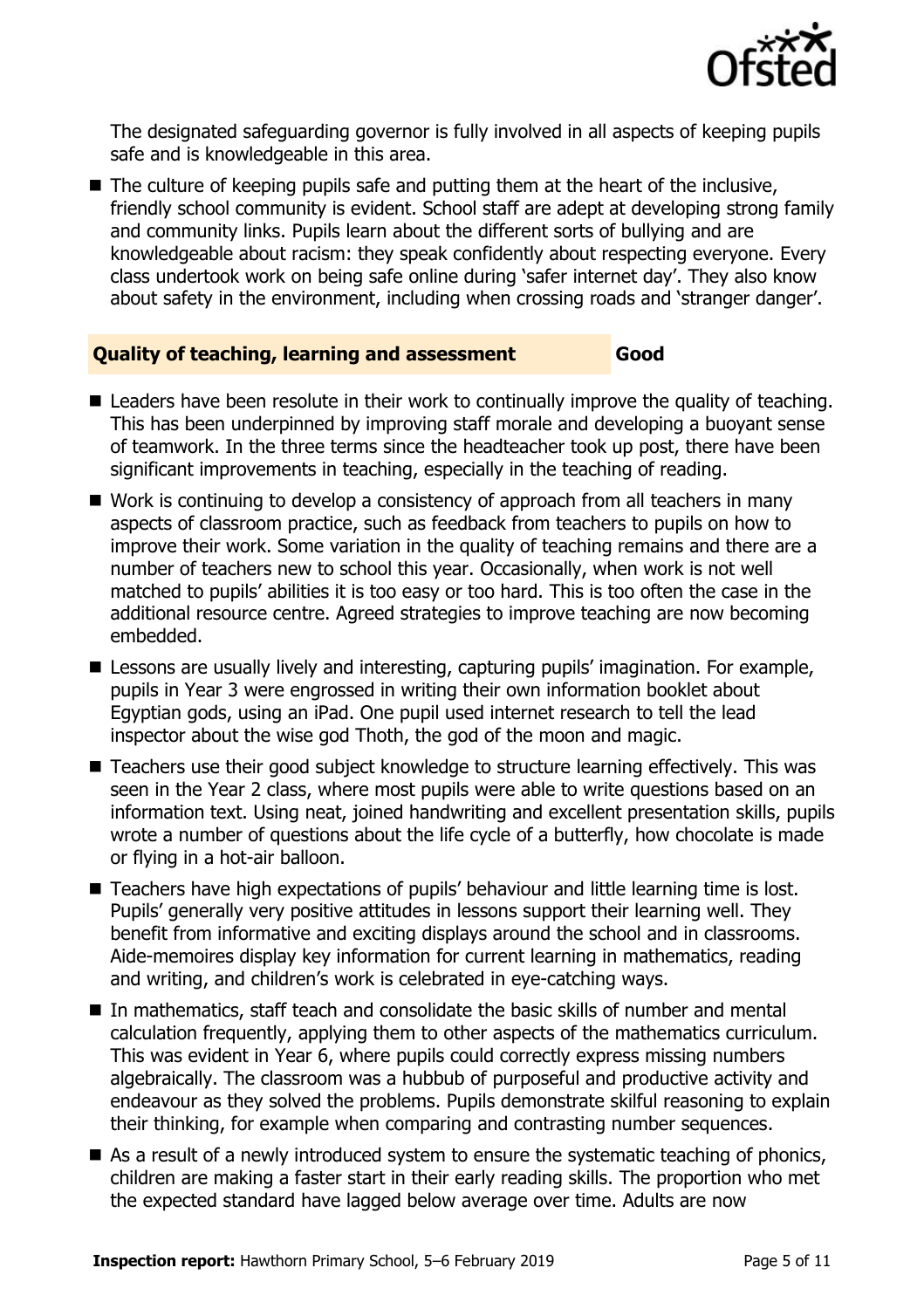

increasingly skilled in teaching well-structured lessons throughout the school. Learning activities are pitched well according to pupils' reading skills.

#### **Personal development, behaviour and welfare Good**

#### **Personal development and welfare**

- The school's work to promote pupils' personal development and welfare is good. Pupils' attitudes to learning are excellent and most are very keen to succeed and to produce their very best work. Cooperative learning and purposeful chatter are hallmarks of learning in Hawthorn. The school works diligently to ensure that pupils' physical and emotional well-being are valued and developed.
- **Pupils grow in confidence during their time in school, acquiring an assured and resilient** approach to learning. This is in no small part to the personal and life skills they acquire through music, which have ramifications for learning across the curriculum and their all-round development as young people. Pupils say that they love school and thrive in the well-ordered and positive school environment.
- Pupils' spiritual, moral, social and cultural awareness and development is good. The promotion of cultural and religious diversity and tolerance is clearly seen in school. Pupils' understanding of fundamental British values is clear, especially individual liberty and the rule of law. The promotion of cultural and religious diversity and tolerance is also clearly visible. Pupils shared with an inspector their enjoyment of learning about Islam, Hinduism, Sikhism and Christianity.
- Leaders plan regular opportunities to support pupils' personal development through the curriculum, as seen in topic webs as part of planning. Pupils speak confidently about keeping healthy, being sensitive to others' feelings and about people who help us. Pupils are keen to take on responsibility, preparing them to become active citizens. These include roles such as head or deputy boy or girl, election to the school council, classroom assistants, table monitors, library helpers, buddies or part of the playground crew.

#### **Behaviour**

- The behaviour of pupils is good.
- **Pupils are keen to learn and the vast majority work conscientiously. Their positive** attitudes in class contribute markedly to their success in learning. Behaviour systems are known and understood by pupils and consistently implemented by teachers. The very few incidents of misbehaviour are swiftly and deftly addressed.
- The good relationships that are nurtured in Hawthorn ensure that pupils conduct themselves very well in lessons and around school. Any instances of low-level disruption are rare, although not absent. Playtimes are harmonious occasions where no-one is left out. Without exception, pupils are courteous, well mannered and friendly, with a keen sense of humour.
- **Pupils enjoy coming to this school and levels of attendance are improving. Thorough** procedures are in place to follow up absence and ensure that pupils are safe. Meticulous records are kept of non-attendance, badges are given for 100% termly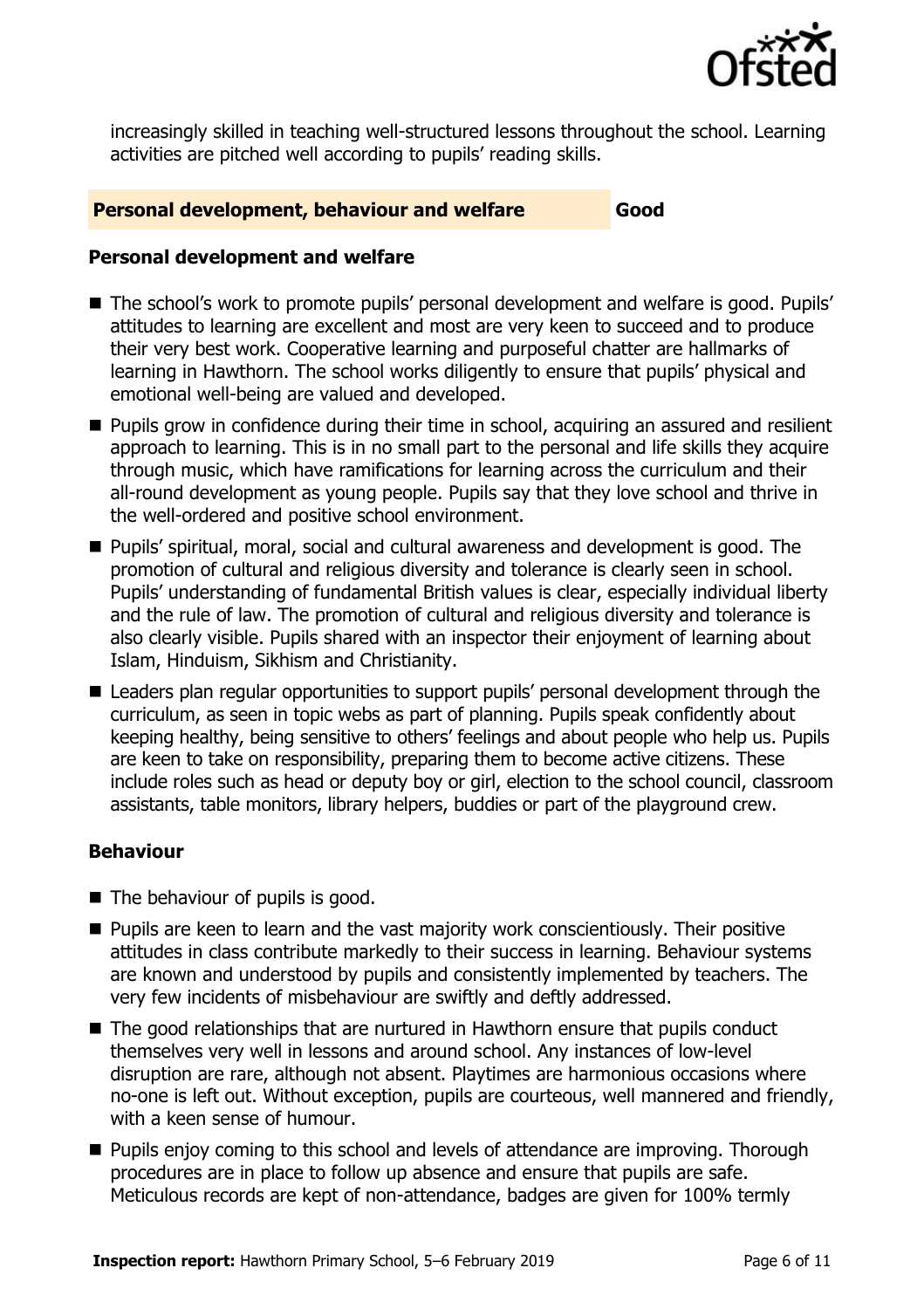

attendance and closer working relationships with families are changing attitudes about coming to school. Rates of attendance do still remain below those found nationally.

#### **Outcomes for pupils Good**

- Throughout the school, current pupils are making consistently good progress in English and mathematics. Most pupils, in every year group, are on track to reach standards expected, or above, for their age by the end of the year.
- After a good start to learning in the early years, pupils continue to make good progress in Years 1 and 2 in reading, writing and mathematics. In published data for 2017 and 2018, standards in Year 2 continue to be in line with the national average. The proportion who reached a greater depth in their learning in 2018 is now just above average.
- $\blacksquare$  In recent years, the proportion of pupils reaching the expected standards in the phonics screening check, at the end of Year 1, has been just below average. In 2018, this remained just below that found nationally. However, a new and more structured approach to teaching pupils letters and the sounds is becoming embedded. Consequently, pupils are now making a better start in their early reading skills.
- **Pupils' progress in reading and mathematics across key stage 2 is much stronger than** that found nationally. The most able pupils in school are also making good progress in their learning as most teachers provide appropriately challenging work.
- Standards in reading at the end of Year 6 rose considerably in 2018 from the previous year. In mathematics they have remained high over time. Both are above average. Standards remain broadly average in writing.
- As a result of the effective and strategic use of the pupil premium funding, disadvantaged pupils are making good progress. Differences in their achievement and that of other pupils is steadily diminishing. Current disadvantaged pupils, in each year group, are making good progress in reading, writing and mathematics. In 2018, a greater proportion of disadvantaged pupils attained the higher standard in reading than other pupils nationally.
- The school is quick to identify any pupils who are at risk of falling behind. Effective leadership and high-quality provision for pupils with SEND ensures that most of these pupils make good progress from their individual starting points. Activities are carefully matched to their individual needs and abilities and skilfully taught, both by teachers and by teaching assistants. This is not always the case in the additional resource centre.
- **Pupils develop high-level listening skills, appreciate the talents and efforts of others** and form a tight-knit identity and perceptible camaraderie in music sessions. During the inspection, the orchestra were rehearsing for a concert with other In Harmony programmes from Leeds and Liverpool, preparing to perform at Liverpool's Philharmonic Hall.

#### **Early years provision Good Good**

■ The vast majority of children start in the early years with skills and knowledge which are broadly typical for their age. As a result of careful observations, choice of activities,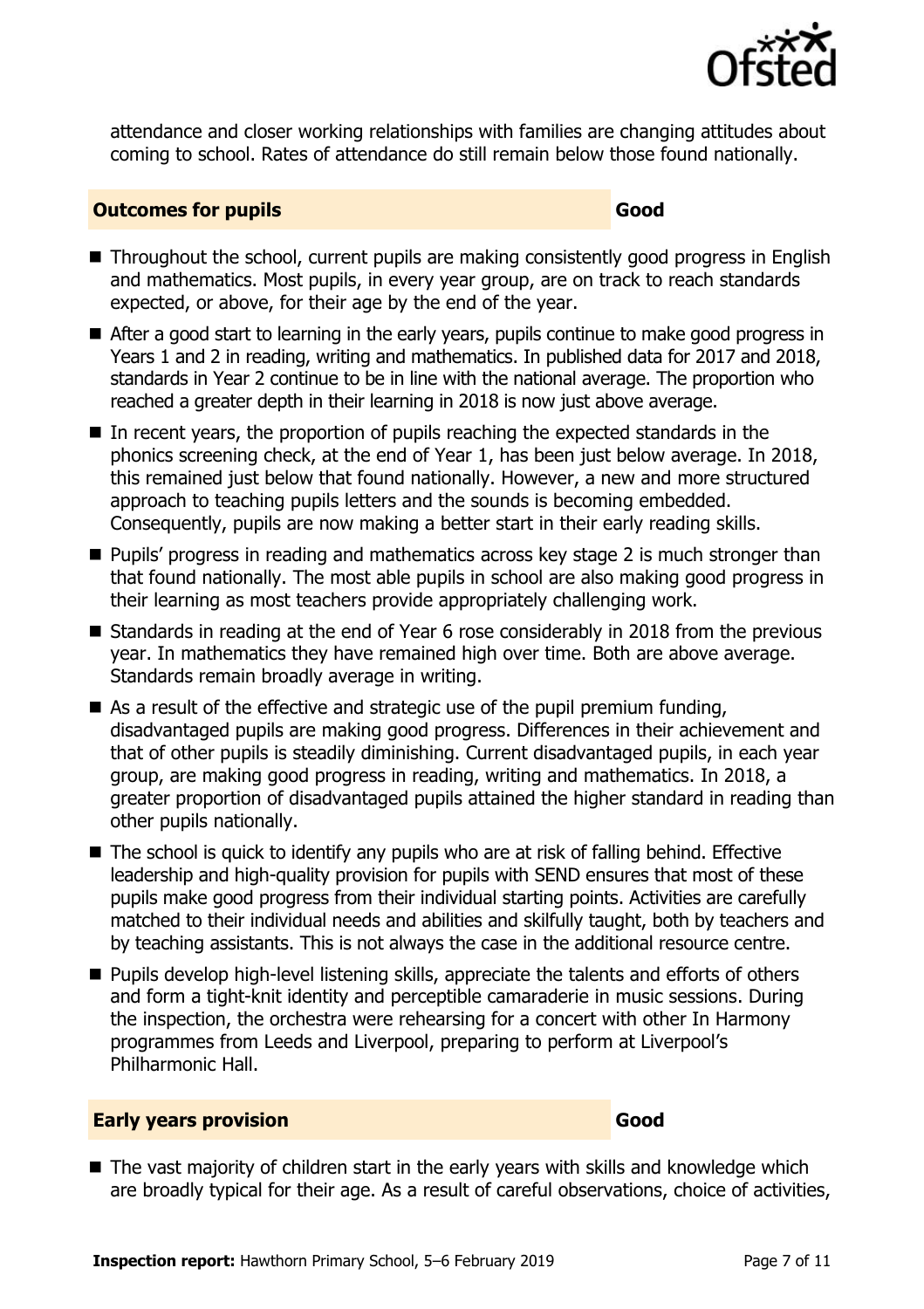

good teaching and probing questioning, most children are now making good progress and are well prepared to start Year 1. The proportion reaching a good level of development has now increased to reflect the national average. The most able children are supported very well, a larger than average proportion going beyond age-related expectations.

- Children in the early years are eager to explore and investigate, sharing a sense of fun and working cooperatively. They display good behaviour and respond appropriately to adults. Children are keen to follow their own interests during child-initiated activities in the indoor and outdoor learning environment. In Reception, a number of boys thoroughly enjoyed counting and chasing bubbles outdoors.
- Leaders are skilled in developing areas of provision, based on an accurate assessment of children's stages of development. Records of children's learning journeys are of high quality and include a range of evidence such as examples of mark-making, letter formation and simple addition sentences in number.
- Adults observe children carefully and interact with them to build upon their interests. They support children's learning through prompts and skilful questioning. They work alongside children during imaginative and creative play sessions.
- Leaders have ensured that there are many planned opportunities, both inside and outdoors, for children to develop and practise their mark-making, writing and understanding of number. These activities challenge and inspire children. In Reception children worked hard to write the sounds they could hear in a phonics session, the vast majority demonstrating a correct pencil grip. Outside, they identified and jumped onto letters, sound blends and numbers chalked onto the ground by a teaching assistant.
- The early years leader is a skilled practitioner and effective leader. She leads a talented team of adults who share the same passion and desire to see young children thrive. She has a good understanding of the strengths in the early years and has identified key areas for improvement. However, the evaluation of the setting is not sharply documented and so future planning lacks precision against which to judge effectiveness.
- Safeguarding practices are extremely effective. Children are taught how to manage risks from an early age. The strong safeguarding culture that permeates the school is equally apparent in the early years. There are no breaches of welfare requirements; children are safe and well supported.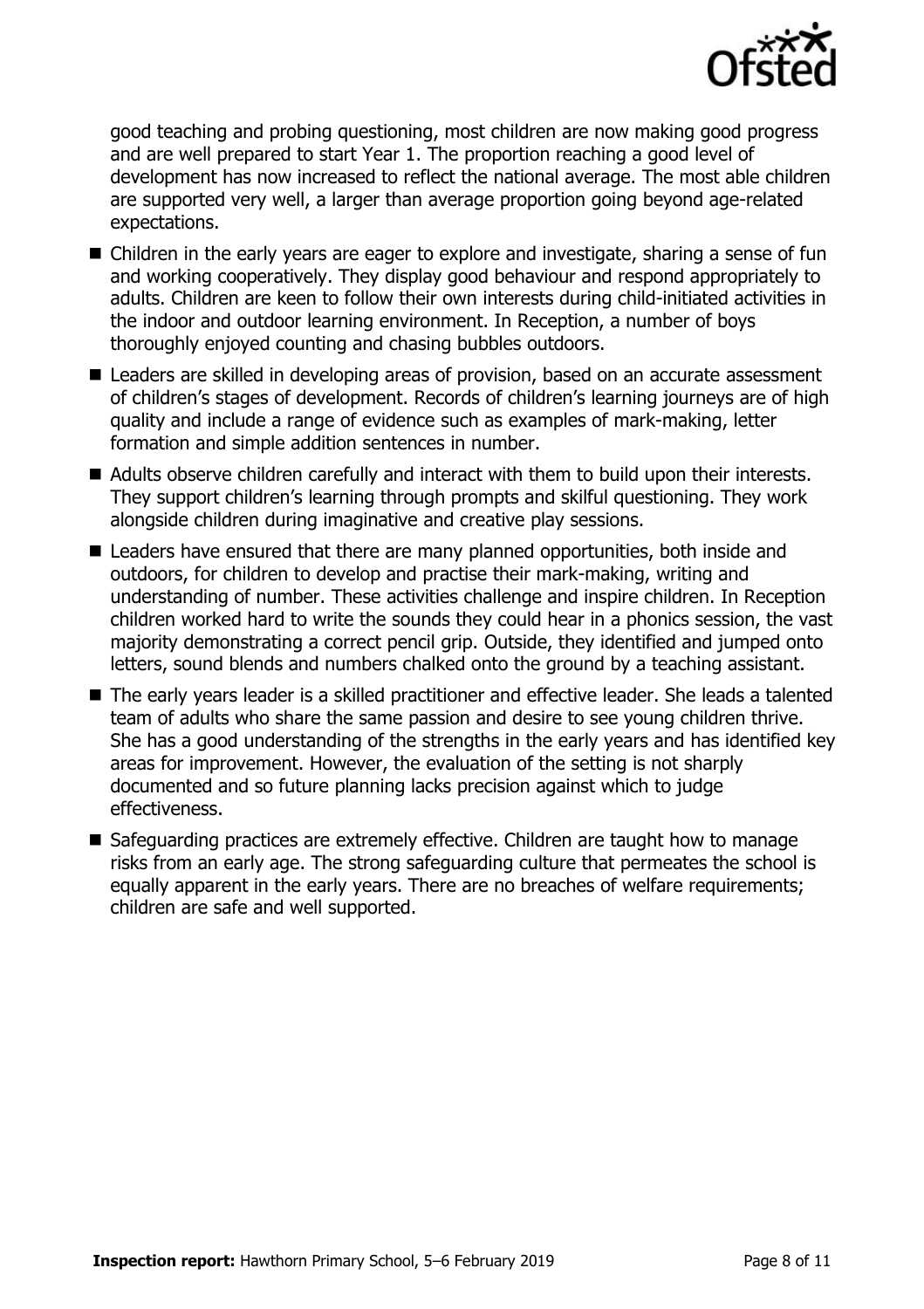

# **School details**

| Unique reference number | 108460              |
|-------------------------|---------------------|
| Local authority         | Newcastle upon Tyne |
| Inspection number       | 10059041            |

This inspection of the school was carried out under section 5 of the Education Act 2005.

| Type of school                      | Primary                         |
|-------------------------------------|---------------------------------|
| School category                     | Foundation                      |
| Age range of pupils                 | 4 to 11                         |
| <b>Gender of pupils</b>             | Mixed                           |
| Number of pupils on the school roll | 218                             |
| Appropriate authority               | The governing body              |
| Chair                               | Jeanne Hale                     |
| <b>Headteacher</b>                  | Jane Dube                       |
| Telephone number                    | 0191 273 4237                   |
| Website                             | www.hawthorn.newcastle.sch.uk   |
| <b>Email address</b>                | admin@hawthorn.newcastle.sch.uk |
| Date of previous inspection         | 11-12 October 2016              |

### **Information about this school**

- The school is slightly smaller than the average-sized primary school.
- The proportions of pupils from minority ethnic groups and those who speak English as an additional language are well above national averages.
- $\blacksquare$  The proportion of pupils who are known to be eligible for support from pupil premium funding and the proportion of pupils with SEND are above average.
- The headteacher has been in post for just over a year. Several of the teaching staff are currently on maternity leave, including both assistant headteachers.
- The school has an additional resource centre (ARC) for up to 12 pupils with emotional, social or behavioural needs.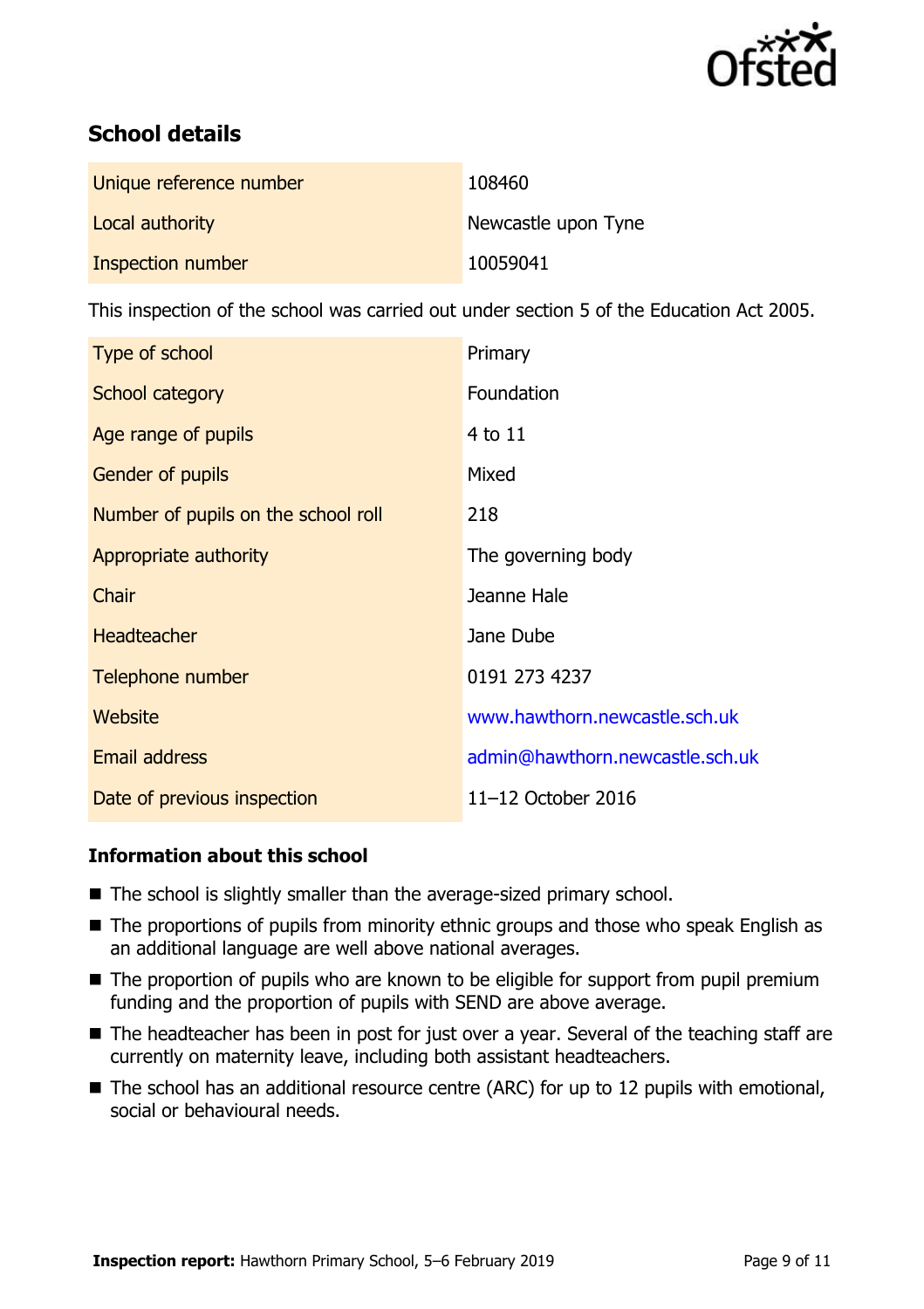

## **Information about this inspection**

- Inspectors observed learning in lessons, some of which were observed jointly with the headteacher. In addition, an inspector listened to a selection of pupils from Years 1 and 2 read. Inspectors reviewed a sample of pupils' work alongside the headteacher.
- **Inspectors held meetings with governors, the headteacher, the acting deputy** headteacher and a representative from the local authority. Inspectors spoke to the family support officer, the attendance officer and the 'In Harmony' schools manager. Inspectors met with other school leaders, subject leaders and members of the teaching staff. Inspectors met the school business manager and held a meeting with a group of pupils.
- Inspectors viewed a range of documents relating to pupils' achievements over time, the school's assessment information detailing pupils' recent and current progress and attainment, and the school's view on how well it is doing. Inspectors also reviewed the school development plan, documents relating to safeguarding and records of behaviour and attendance.
- Inspectors took account of the 15 responses to the staff questionnaire and the 17 responses from pupils to the pupil questionnaire. Findings from the school's own questionnaire for parents were considered. The school's website was also scrutinised.

#### **Inspection team**

| Phil Scott, lead inspector | Ofsted Inspector        |
|----------------------------|-------------------------|
| <b>Catherine Garton</b>    | <b>Ofsted Inspector</b> |